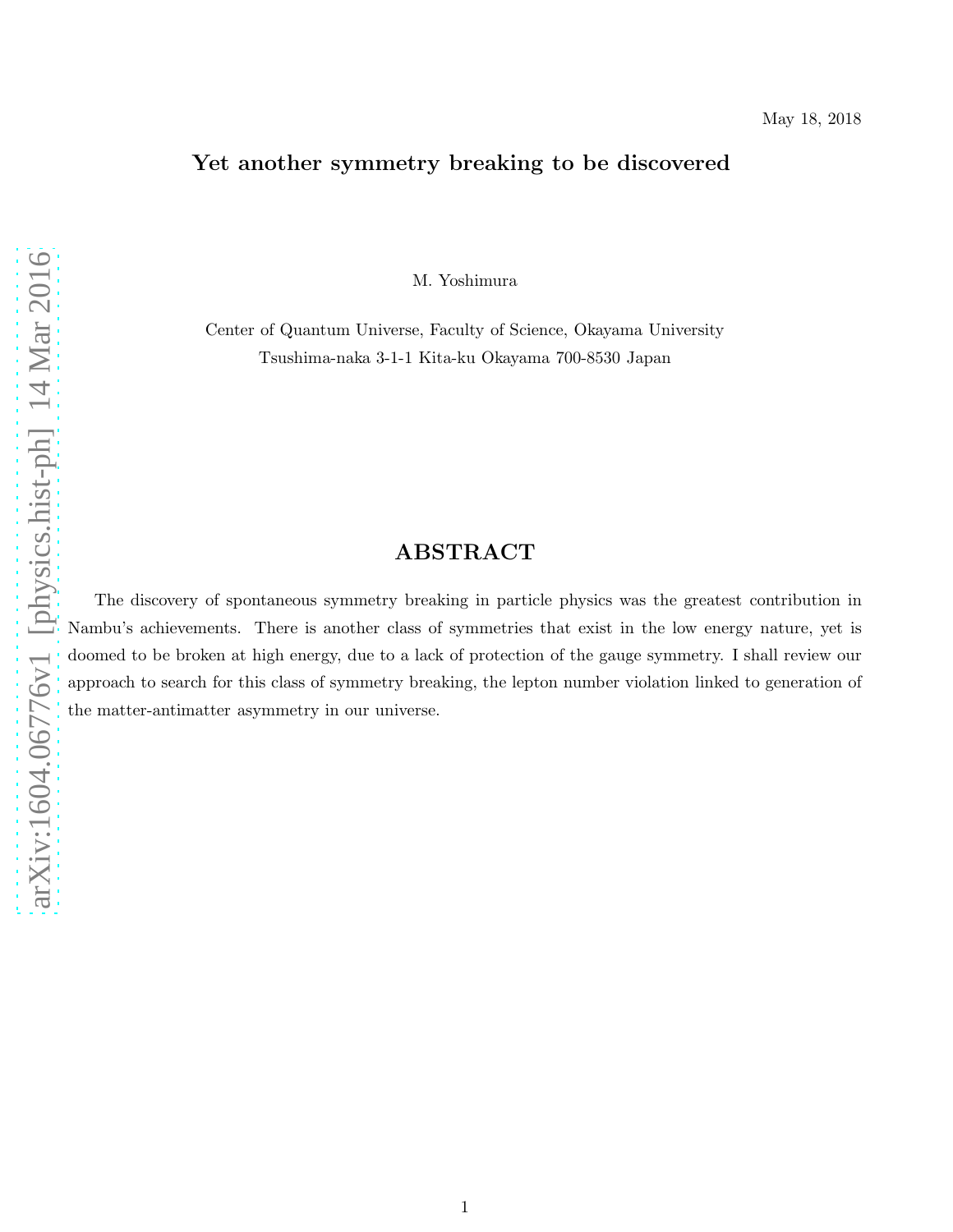## 1 My old memory of a great physicist at Chicago

Days I had frequently chances to speak to Yoichiro Nambu started at December 1967 and ended at August 1970, during which I was a graduate student at University of Chicago. Even before I went to Chicago, Nambu's name was shining at University of Tokyo where I spent undergraduate and two graduate years. I did not know his famous superconductivity model with Jona-Lassinio, though.

The very first impression I had with Nambu was his extreme politeness. People often talk of his modesty, but I felt more than that. I was very much bewildered by his attitude, since I had expected a different impression as a type of American professors. Later I found that his attitude towards physicists is invariant, irrespective of students, postdocs and professors.

I decided to knock on the door of his office at least once a week, whether or not I have questions or something to report on. I found that he would always welcome me and started to talk of subjects he was interested in. I must say that this was unusual, because he frequently spoke of his latest ideas at that time prior to publication.

One of the works Nambu was much involved around that time was the infinite-component field theory [2]. He presumably tried to derive a mass formula for all elementary particles. This work followed his famous work with Han, Han-Nambu model and three triplet model. I studied three triplet model and found ideas fresh: especially exchange of colored vector boson to classify lowest energy hadrons was fascinating. But Nambu somehow was not satisfied with those models and he already embarked on the infinite-component field theory.

At some time during those days Streater and his young collaborator published a no-go theorem to this type of local infinite-component theory: their claim was that this approach leads to violation of unitarity or causality. Nambu immediately invited them and a young guy gave a seminar, very short one less than half an hour. Although I did not understand this seminar, Nambu immediately recognized this as a fatal block against his approach (Gell-Mann and many others were also involved in the infinite-component at that time). Thus, he very quickly abandoned his theory.

Around this time the Veneziano model and its extension, the dual resonance model, were gaining a popularity. Its particle content of infinitely many resonances and high energy Regge behavior of scattering amplitudes was also of Nambu's interest. My opinion on Nambu's attitude with regard to the dual resonance model was that he had a great skepticism. He thus started with P. Frampton, a postdoc then at Chicago, to check the positivity of factorized coupling at all resonance poles. What they found was that except the tachyon all resonances behave as if they are genuine objects of positive definite metric.

I believe that this was a turning point to him, and he started to search for dynamics behind dual resonance models, ultimately leading to his discovery of the string theory. Nambu's ideas on string theory are summarized with a broad perspective in his famous undelivered lecture note [\[3\]](#page-6-0). When I first saw the original typed manuscript of this lecture note prepared by Nambu himself, it had only a description of the geometric construction which was very beautiful. The lecture note later presented in the final form gives a broader scope of string picture in hadron physics, and this is a good place to learn how Nambu thought, as explained by P. Ramond at this workshop.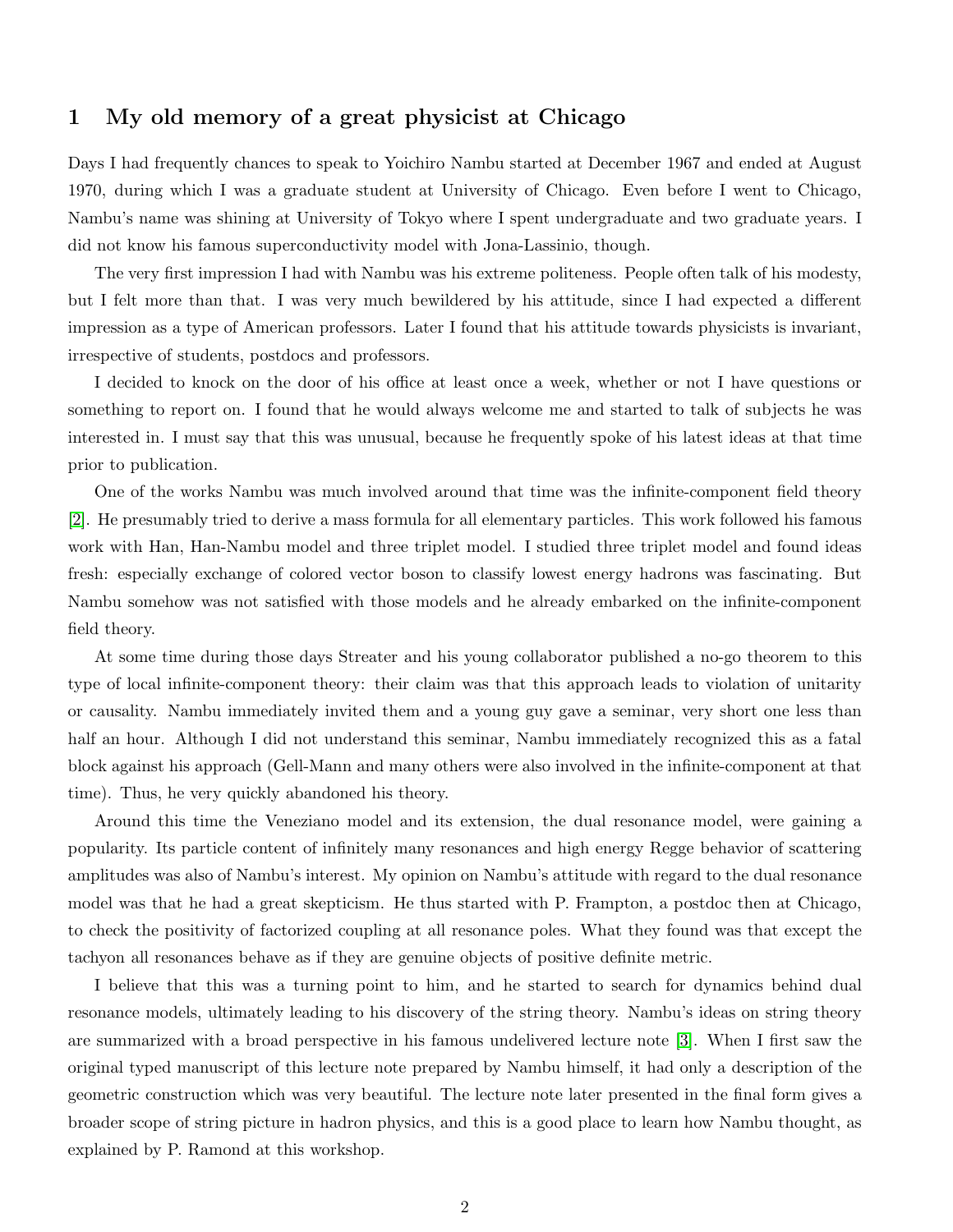#### 2 Symmetry breaking: how they emerge

One of the greatest contributions of Nambu to particle physics is the discovery of spontaneous symmetry breaking. The symmetry idea in particle physics has been popular since the introduction of isospin by Heisenberg, the hyper-charge of strangeness due to Nishijima and Gell-Mann and  $SU(3)$  flavor symmetry of Gell-Mann and others. All these were very useful to classify what were called elementary particles then, and to relate physical observables by a selection rule. Nambu added to this list a new class of symmetry breaking, or rather a hidden symmetry behind apparent phenomena. His original application of this general idea was directed to the  $SU(2) \times SU(2)$  chiral symmetry among nucleons and pions, but it was obvious that the idea was more general.

The spontaneous symmetry breaking appears since the symmetry hidden at the fundamental level, either in the hamiltonian or in the equation of motion, is not respected by the energy minimum condition of the ground state. The conflict between the hidden symmetry and the spontaneous breaking is restored by emergence of the long range force, now called Nambu-Goldstone boson.

Needless to say, the spontaneous symmetry breaking is more restrictive than an explicit symmetry breaking introduced in the case of usual symmetry. This restriction gave rise to intricacies of our quantum world. One of these intricacies is the spontaneous symmetry breaking of gauged symmetry, known as the Higgs mechanism. The Nambu-Goldstone mode becomes the longitudinal part of otherwise purely transverse gauge bosons. This made the useless Yang-Mills non-Abelian gauge theory a leading candidate of particle physics theory.

I suspect that the  $U(1)$  Higgs mechanism is well recognized in Nambu's mind prior to the Higgs paper, due to the Meissner effect and the work of Anderson. I am reminded of Nambu's comment on the t' Hooft seminal work on the renormalizability of the Weinberg model. When he mentioned 't Hooft's circulating preprint to M. Suzuki and myself then at Berkeley, he confessed that he had known the work of Weinberg since its birth to our great surprise, because the model was not familiar to many of particles physicists.

#### 3 Yet another symmetry breaking to be discovered

My quest for the symmetry breaking is somewhat twisted. I had been much fascinated by the simple and the beautiful SU(5) grand unified theory of Georgi and Glashow ever since its publication. Since the baryon number violation predicted by this model had no experimental support, I thought that this is a serious defect of the model, and attempted to recover the baryon number conservation by imposing some global symmetry [4] . After this work was finished, I began to think the other way: one should pursue physical consequences of the baryon number violation instead of a contrived idea. This led to my work on baryo-genesis in 1978 [\[5\]](#page-6-1).

Incidentally, I wish to bring to the audience the great contribution of Hirotaka Sugawara on the birth of neutrino oscillation experiments. He recognized the importance of my baryo-genesis work with great interest, and persuaded M. Koshiba to initiate the proton decay experiment which led to Kamiokande detector. Although the group was not successful in the search of proton decay, they later converted the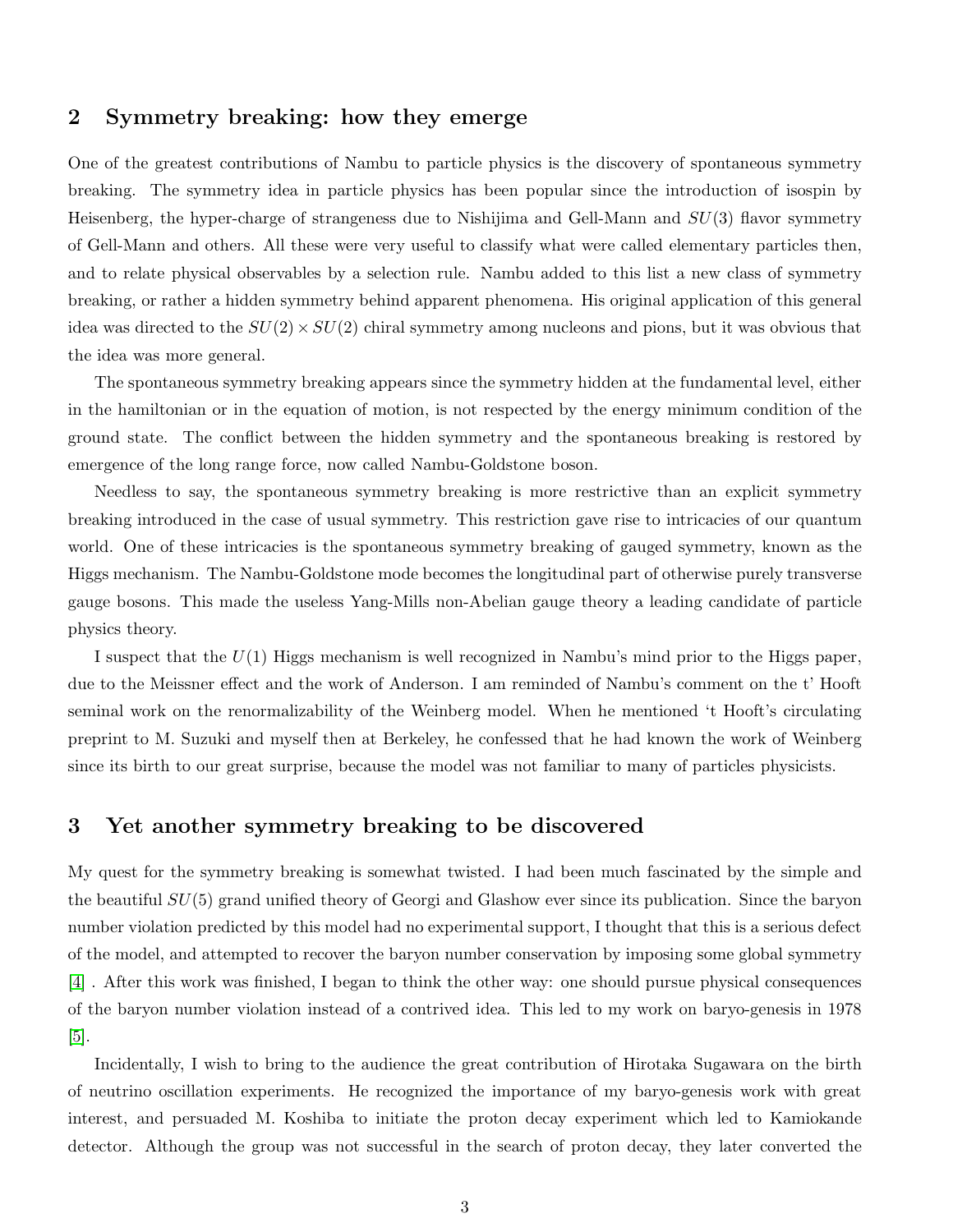detector to suit for the solar neutrino search. With completion of this upgrade, Koshiba's group succeeded in observing supernova burst neutrino in the spring of 1987. Later the group got the money for super-Kamiokande project which was led by Y. Totsuka. This upgrade led to this year's Nobel prize for T. Kajita. Without Sugawara's enthusiasm the story of neutrino physics in the world would have been different. I had a fortune to meet Sugawara in my first year of Chicago where he was spending his postdoctoral year.

It is my strong belief, which I suspect also shared by many, that all accidental symmetries not protected by the gauge principle are doomed to be broken, albeit their strength not precisely known. The baryon and the lepton number conservation valid to excellent experimental resolution today belong to this class of symmetry to be broken at some high energy scale.

Fortunately there were some guides such as  $SU(5)$  grand unified theory of Georgi and Glashow for the baryon number violation and  $SO(10)$  model for lepton number violation. The use of lepton number violation for creating the matter-antimatter imbalance of our universe became more popular than the baryogenesis idea, hence one calls this lepto-genesis. The popularity of lepto-genesis is understandable, because one naturally expects that one of the ingredients for a successful scenario of the asymmetry generation is already there: discovery of neutrino oscillation indicates the finite neutrino mass and its mass presumably violates the lepton number according to the idea of Majorana. On the other hand, there is no experimental hint on the baryon number violation.

The Majorana nature of neutrino masses has two attractive features. We assume that the nature favors a symmetry of all quarks and leptons, and that neutral leptons are born with four components similar to all other fundamental particles. On the other hand, the electroweak interaction described by the standard theory only requires two-component neutrinos, since the right-handed component is free of quantum numbers of  $SU(3) \times SU(2) \times U(1)$  gauge group. This suggests that the right-handed component has a huge mass compared to the electroweak scale given by the Fermi constant.

The presence of the right-handed component gives rise to the seesaw mechanism that explains the smallness of ordinary neutrinos, caused by a Dirac mass mixing term generated by the usual Higgs coupling. Moreover, the right-handed component may become the agent of lepton asymmetry generation at an early epoch of cosmological evolution. Using the important observation of Shaposhnikov and others that lepton and baryon numbers can be converted to a thermal equilibrium value in high temperature phase above the electroweak scale, Fukugita and Yanagida proposed the lepto-genesis idea which was further elaborated by many others later on.

The important prerequisite for a success of lepto-genesis idea is an experimental proof of the Majorana nature of ordinary neutrino. A conventional experimental method of exploring the Majorana nature of neutrinos is to look for the lepton number violating double-beta decay, the neutrino-less double beta decay. Although this is an interesting approach to directly look for the symmetry violation, the expected tiny neutrino masses below eV might be a great obstacle against experiments.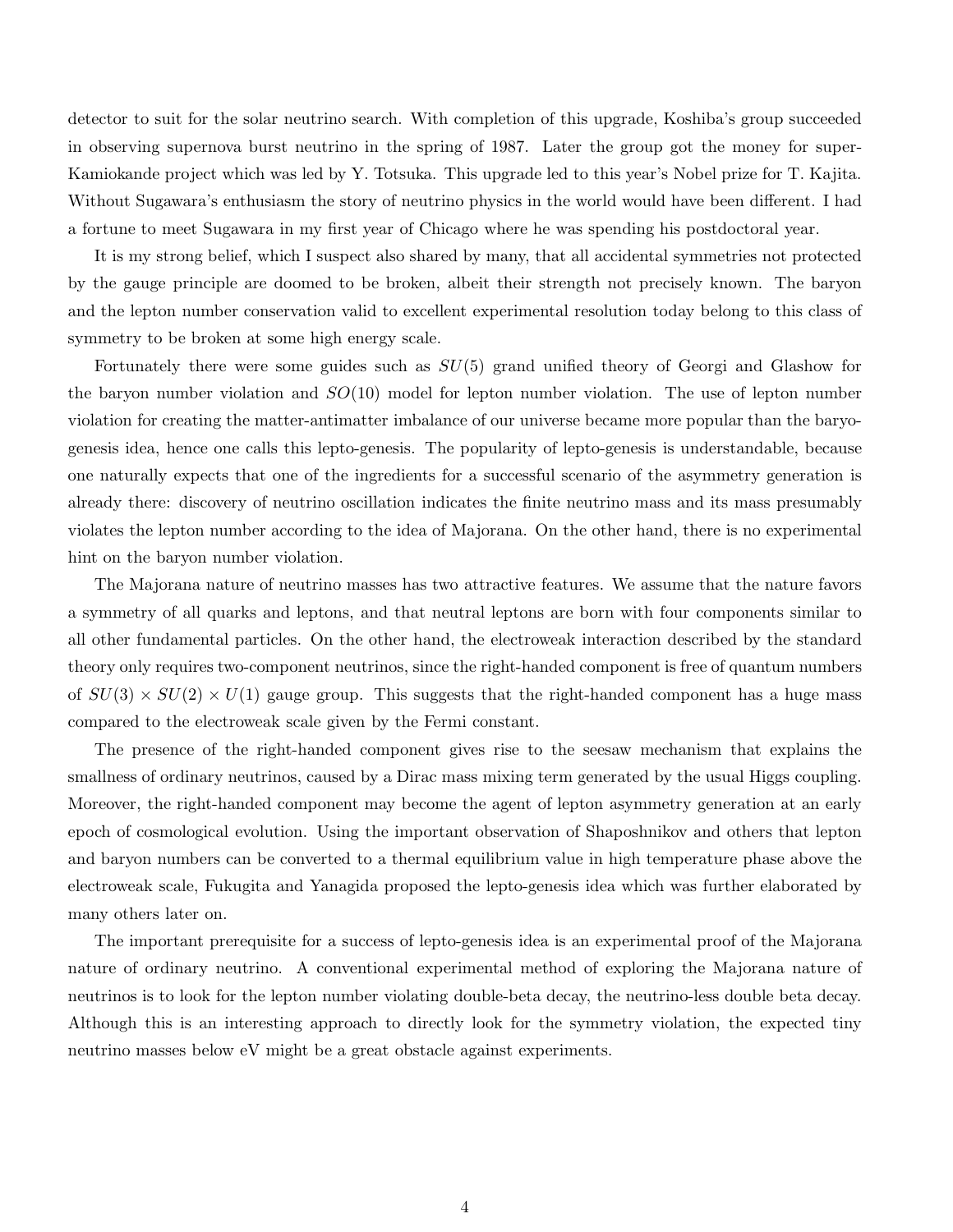## 4 Towards Spectroscopy of Atomic Neutrino (SPAN)

Our method of looking for the Majorana nature of neutrinos is quite different, and it has a merit of evading the smallness of the effect.

Consider atomic de-excitation. Although tiny, it contains a decay branch into a neutrino pair if quantum number changes match. Its presence is ensured in the standard electroweak theory. Suppose then that the neutrino is of Majorana type. Two emitted neutrinos are then indistinguishable fermions, hence emitted two-particle state must satisfy the anti-symmetry under the exchange of the two. This leads to an interesting interference contribution of rates where the Majorana mass effects are large. The effect does not occur for Dirac neutrinos, hence giving a method of distinction between Majorana and Dirac neutrinos [6].

Although the method of SPAN (SPectroscopy of Atomic Neutrino) seems beautiful, there was a serious problem: the smallness of atomic processes. The weak interaction rates scale with energy to high power, usually to the fifth power, giving a hopeless rate. Fortunately, we discovered a mechanism of huge enhancement [7], [8] which I shall describe.

The idea dates back to Dicke's super-radiance (SR). Dicke proposed that single photon emission, when it occurs within the wavelength region of emitted photon, may be enhanced. Instead of the usual stochastic decay of individual atoms a cooperative phenomena may occur after some delay: after several spontaneous emission along a long target direction atoms in target acquire a coherent phase within the wavelength region, and all of sudden essentially all atoms in the upper level decay to the lower level. This is an explosive process and one may view this as an enhanced decay process.

We discovered [7], [8], [9] that this enhancement can be made much stronger if more than two particles are involved in the final state. In Dicke's SR the emitted photon had a phase factor  $e^{i\vec{k}\cdot\vec{x}}$  and this phase may differ at atomic site  $\vec{x}$ . The limitation to the wavelength is due to this different phase at different atomic site. But if one considers two-photon emission, the phase factor becomes  $e^{i(\vec{k}_1+\vec{k}_2)\cdot\vec{x}}$ , and at the special phase space point of  $\vec{k}_1 + \vec{k}_2 = 0$  there is no restriction to the wavelength. This condition implies that both the energy and the momentum are conserved among emitted particle. (In atomic physics the momentum recoil of atom is negligibly small and one usually speaks of no momentum conservation for the usual decay.)

We may call this new type of coherence the macro-coherence. If atoms maintain the macro-coherence, radiative emission of neutrino pair (RENP),  $|e\rangle \rightarrow |g\rangle + \gamma + \nu_i \nu_j$ , may also benefit the huge enhancement. We worked out consequences of the macro-coherence to RENP [9], [\[10\]](#page-6-2), [11]. There are interesting possibilities to explore almost all important questions left in neutrino physics: (1) determination of absolute neutrino mass, (2) distinction of normal vs inverted mass hierarchies, (3) distinction of Majorana vs Dirac neutrinos, (4) measurement of three CP violating phases including the Majorana phase, (5) possibility of detecting relic neutrino of 1.9 K  $|12|$ .

There are however many experimental problems to overcome before we write a serious proposal for the neutrino mass spectroscopy (SPAN). Some of these problems are already discussed and I shall not discuss these here. One thing which was obvious to us is that the macro-coherence idea may work for much stronger process than RENP. We decided to embark on experimental project of verifying the macro-coherent amplification in weak QED processes.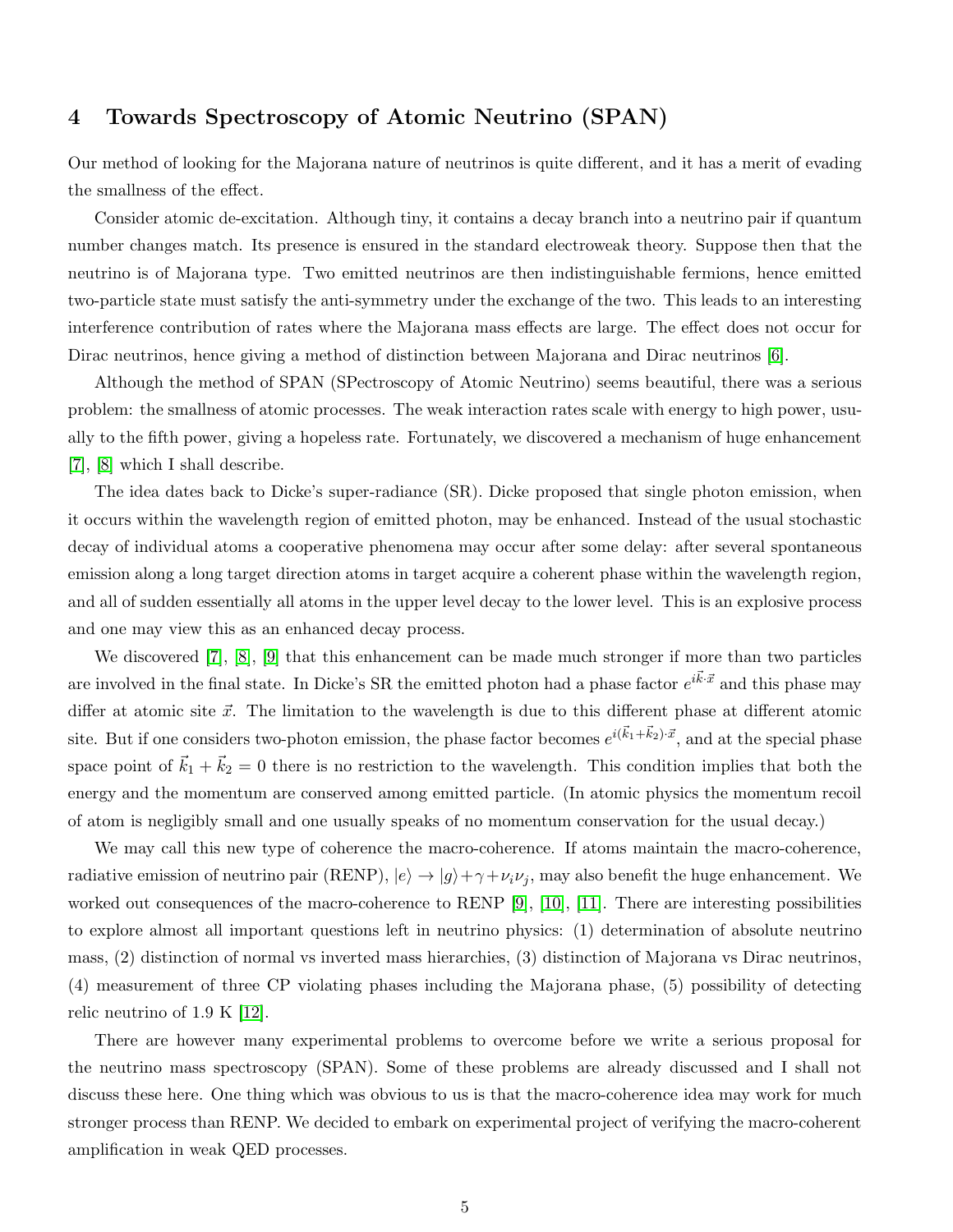The process we chose is two-photon emission just mentioned. The macro-coherently amplified two-photon emission may be called paired super-radiance (PSR). In our experiment we used the vibrational transition of para-hydrogen molecule, pH2, because this process is electric dipole forbidden and its calculated two-photon decay rate is small,  $\sim 10^{12}$  sec, almost impossible to measure in laboratories. We developed the coherence between two states of the first excited vibrational state  $v = 1$  and the ground state  $v = 0$  by irradiation of two Raman-type of lasers of frequencies  $\omega_i$ ,  $i = 1, 2$  with  $\omega_1 - \omega_2 = 0.52$ eV, the vibrational level spacing. Two lasers of blue  $\omega_1$  and red  $\omega_2$  frequencies have been irradiated from the same direction. One expects many side bands due to multi- photon processes if the coherence of lasers is good. These side band photons result from higher order multiple-photon processes generated by two Raman lasers. We observed many side bands both in the blue and the red regions, more than  $O(10)$  [13]. The existence of many side bands means that we have achieved a good coherence. Our estimate of macro-coherence is roughly 0.08 of the maximum allowed value over the macroscopic body of 15 cm long.

We observed PSR in two ways. One of the paired photons is generated by one of the side bands whose frequency happens to lie between the level interval [13]. The other method [14] used an external trigger different from the side band frequency. Results of [13], [14] show clear evidences of PSR phenomena. The amount of enhancement is estimated more than  $10^{18}$ .

The next important step towards SPAN is to form an ideal target state for RENP. This is the state in which there is a minimum photon emission from QED processes. PSR itself may become a serious background, but there exists an analogue of stopped light extended to two-photon process in which one expects that photon emission occurs only from edges of the target and not from the bulk. If this state is realized, one can minimize the PSR background. We call this ideal state two-photon soliton and its solutions have been found [15].

Clearly, there are many experimental and theoretical works before we write a serious RENP proposal. We are advancing this step steadily in Okayama.

#### 5 Epilogue

Nambu had versatile interests in all areas of physics and basic sciences. He seemed to convey all the time that physicists should enjoy scientific achievements using benefits as a physicist. He also showed his interest in people who created the greatest achievements in science. I learned lots on these from interaction with Nambu.

Since I left Chicago, I fortunately had many occasions to talk with him, in particular the chances when I could communicate my own works were very valuable. When I spoke of the baryo-genesis idea at Sendai in 1978 where he happened to attend the annual meeting of Japan Physical Society, he showed an immediate and a great interest in my work. Later at Osaka I had many chances to talk about our SPAN project which he encouraged very much.

I learned from Nambu that one should be brave in creating and developing new ideas, but at the same time one should study physics achievements as a whole. What I could not learn from Nambu is to foster ideas for a very long time over more than ten years. Some of his bold ideas goes back to his school days. This